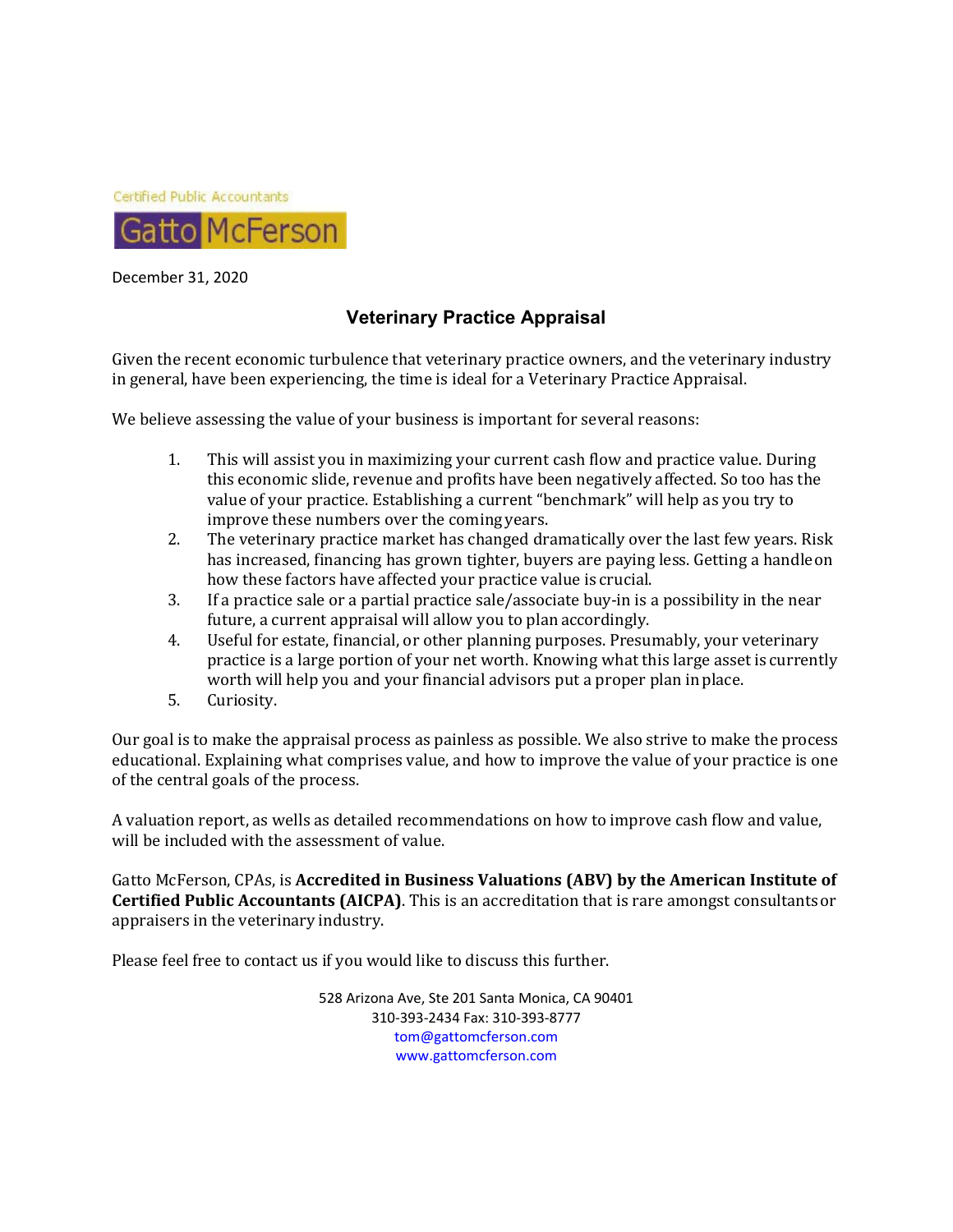

Caring for your Veterinary Practice Beyond Numbers

# **VETERINARY PRACTICE APPRAISAL QUESTIONNAIRE**

| E-mail Address:                                                                                                                                                                                                                                                                                                                                                                             | Mebsite Address: |
|---------------------------------------------------------------------------------------------------------------------------------------------------------------------------------------------------------------------------------------------------------------------------------------------------------------------------------------------------------------------------------------------|------------------|
| Has this practice been valued before? Yes ______ No ______ When? ________________                                                                                                                                                                                                                                                                                                           |                  |
| A. By Who?                                                                                                                                                                                                                                                                                                                                                                                  |                  |
| What is the fiscal year-end of the practice?                                                                                                                                                                                                                                                                                                                                                |                  |
| What is the method of accounting for book purposes?                                                                                                                                                                                                                                                                                                                                         |                  |
| What is the method of accounting for tax purposes?                                                                                                                                                                                                                                                                                                                                          | Cash Accrual     |
| Type of Entity: "C" Corporation                                                                                                                                                                                                                                                                                                                                                             |                  |
| $\begin{picture}(150,10) \put(0,0){\dashbox{0.5}(10,0){ }} \put(15,0){\circle{10}} \put(15,0){\circle{10}} \put(15,0){\circle{10}} \put(15,0){\circle{10}} \put(15,0){\circle{10}} \put(15,0){\circle{10}} \put(15,0){\circle{10}} \put(15,0){\circle{10}} \put(15,0){\circle{10}} \put(15,0){\circle{10}} \put(15,0){\circle{10}} \put(15,0){\circle{10}} \put(15,0){\circle{10}} \put(15$ |                  |
|                                                                                                                                                                                                                                                                                                                                                                                             |                  |
|                                                                                                                                                                                                                                                                                                                                                                                             |                  |
|                                                                                                                                                                                                                                                                                                                                                                                             |                  |
| If Partnership or LLC, names of partners/members and percentage owned:                                                                                                                                                                                                                                                                                                                      |                  |
| <b>NAME</b>                                                                                                                                                                                                                                                                                                                                                                                 | % OWNED          |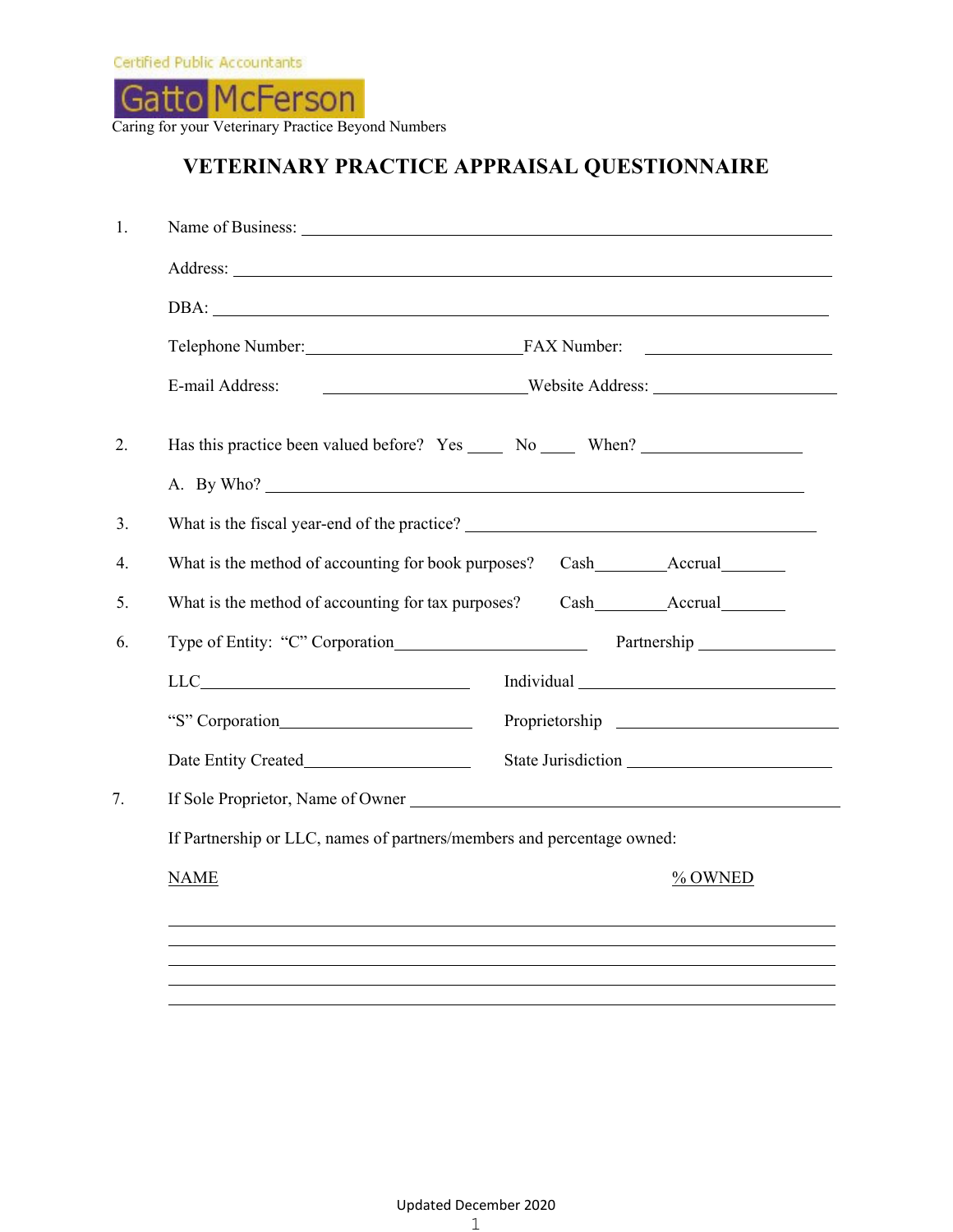

|                                                                                                      | # of Shares<br>and the control of the control of the control of the control of the control of the control of the control of the                                                       |
|------------------------------------------------------------------------------------------------------|---------------------------------------------------------------------------------------------------------------------------------------------------------------------------------------|
| Corporation Directors and Officers:                                                                  | ,我们也不能在这里的时候,我们也不能在这里的时候,我们也不能不能不能不能不能不能不能不能不能不能。""我们的人,我们也不能不能不能不能不能不能不能不能不能不能不<br>Position Held<br>,我们也不会有什么。""我们的人,我们也不会有什么?""我们的人,我们也不会有什么?""我们的人,我们也不会有什么?""我们的人,我们也不会有什么?""我们的人 |
|                                                                                                      | ,我们也不能会有一个人的事情。""我们的人,我们也不能会有一个人的人,我们也不能会有一个人的人,我们也不能会有一个人的人。""我们的人,我们也不能会有一个人的人<br>Date practice was founded: Date current owner(s) purchased, if different: _______                 |
|                                                                                                      |                                                                                                                                                                                       |
|                                                                                                      |                                                                                                                                                                                       |
|                                                                                                      |                                                                                                                                                                                       |
|                                                                                                      | Name of practice's independent accountant:                                                                                                                                            |
|                                                                                                      |                                                                                                                                                                                       |
|                                                                                                      |                                                                                                                                                                                       |
|                                                                                                      | What percent of the practice's revenue comes from the following species?                                                                                                              |
|                                                                                                      |                                                                                                                                                                                       |
|                                                                                                      | Canine Feline Exotics (List Please)                                                                                                                                                   |
| Description of practice's physical facility:                                                         |                                                                                                                                                                                       |
| Own<br>А.<br>$\mathcal{L}^{\text{max}}_{\text{max}}$ , where $\mathcal{L}^{\text{max}}_{\text{max}}$ |                                                                                                                                                                                       |
| <b>B.</b>                                                                                            | Describe the type and nature of the building the practice occupies:                                                                                                                   |
| Date Built:                                                                                          | Other (Describe) (Describe)                                                                                                                                                           |

Updated December 2020 2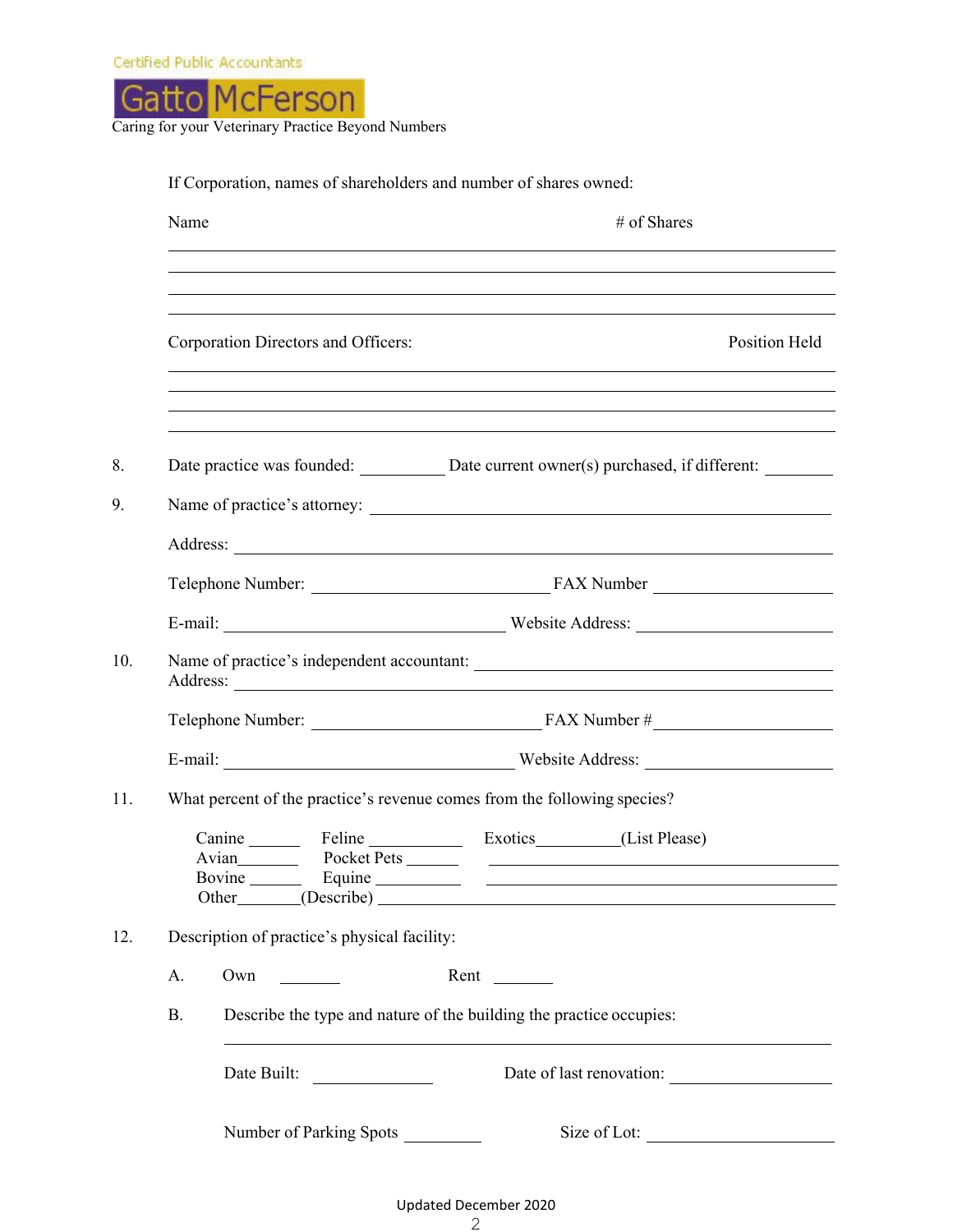

|      |                                                                                                                    | ,我们也不会有什么。""我们的人,我们也不会有什么?""我们的人,我们也不会有什么?""我们的人,我们的人,我们的人,我们的人,我们的人,我们的人,我们的人,我 |        |      |
|------|--------------------------------------------------------------------------------------------------------------------|----------------------------------------------------------------------------------|--------|------|
|      |                                                                                                                    |                                                                                  |        |      |
|      | Number of exam rooms:                                                                                              |                                                                                  |        |      |
|      |                                                                                                                    | Outdoor:                                                                         |        |      |
|      | Number of boarding cages: ________ Breakdown of Sq. Footage                                                        |                                                                                  |        |      |
| (SF) | Please indicate which of the following are in your premises, the number which exist, and<br>their respective size: |                                                                                  | Number | Size |
| 1.   | Reception Area                                                                                                     |                                                                                  |        |      |
| 2.   | Exam Rooms                                                                                                         |                                                                                  |        |      |
| 3.   | <b>Treatment Area</b>                                                                                              |                                                                                  |        |      |
| 4.   | Surgery                                                                                                            |                                                                                  |        |      |
| 5.   | X-Ray Room                                                                                                         |                                                                                  |        |      |
| 6.   | Pharmacy                                                                                                           |                                                                                  |        |      |
| 7.   | Lab                                                                                                                |                                                                                  |        |      |
| 8.   | Wards                                                                                                              |                                                                                  |        |      |
| 9.   | <b>Bathing Area</b>                                                                                                |                                                                                  |        |      |
| 10.  | Grooming Area                                                                                                      |                                                                                  |        |      |
| 11.  | Dog Runs -<br>Indoor<br>Outdoor                                                                                    |                                                                                  |        |      |
| 12.  | Kennels for Boarding                                                                                               |                                                                                  |        |      |
| 13.  | Office Area                                                                                                        |                                                                                  |        |      |
| 14.  | Storage Area                                                                                                       |                                                                                  |        |      |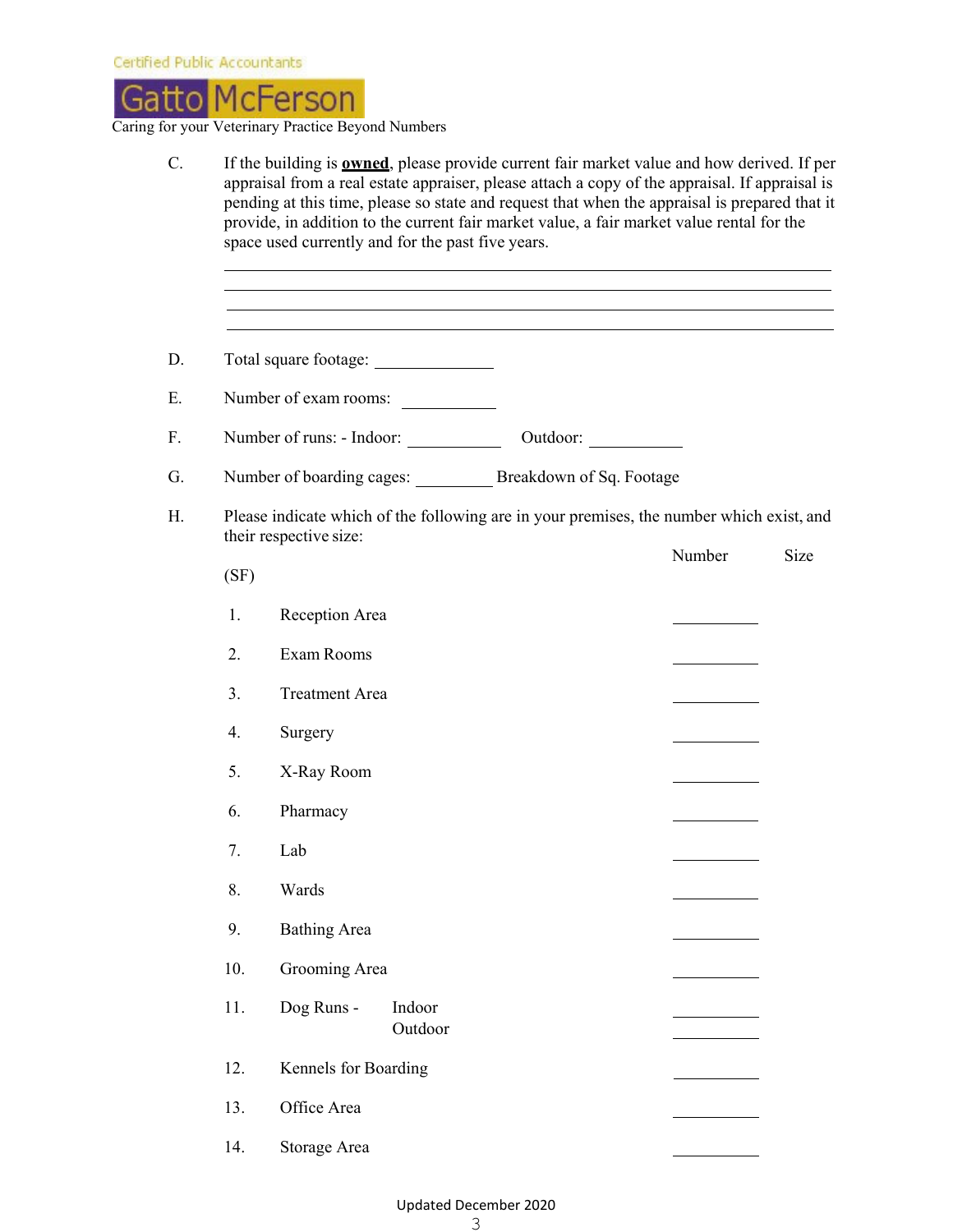

|    | 16.                               | <b>Living Quarters</b>                                                                                           |                          |           |
|----|-----------------------------------|------------------------------------------------------------------------------------------------------------------|--------------------------|-----------|
|    |                                   |                                                                                                                  | <b>Total SF</b>          |           |
| I. |                                   | Are living quarters present in the facility? Yes ________________________________                                |                          |           |
| J. | lease.                            | Is any portion of the premises subleased or leased? If so, please attach a copy of the                           |                          |           |
| K. |                                   | Does your hospital adhere to OSHA requirements?                                                                  |                          | $Yes_$ No |
| L. |                                   | What type of septic system does the hospital have?                                                               |                          |           |
|    |                                   |                                                                                                                  |                          |           |
| M. |                                   | What type of medical waste disposal is utilized?<br>Describe the nature of the veterinary services you provide:  |                          |           |
|    |                                   | and the control of the control of the control of the control of the control of the control of the control of the |                          |           |
|    | Does your hospital provide?       |                                                                                                                  |                          |           |
|    | Ultrasound                        |                                                                                                                  | Digital Radiography      |           |
|    | Endoscopy                         |                                                                                                                  | Dental X-Ray             |           |
|    | In-house CBC/Blood<br>Chemistries |                                                                                                                  | Last Surgery<br>Boarding |           |

| Mon: |  |  |
|------|--|--|
|      |  |  |
| Tue: |  |  |
| Wed: |  |  |
| Thu: |  |  |
| Fri: |  |  |
| Sat: |  |  |
| Sum: |  |  |
|      |  |  |

Do you provide night service?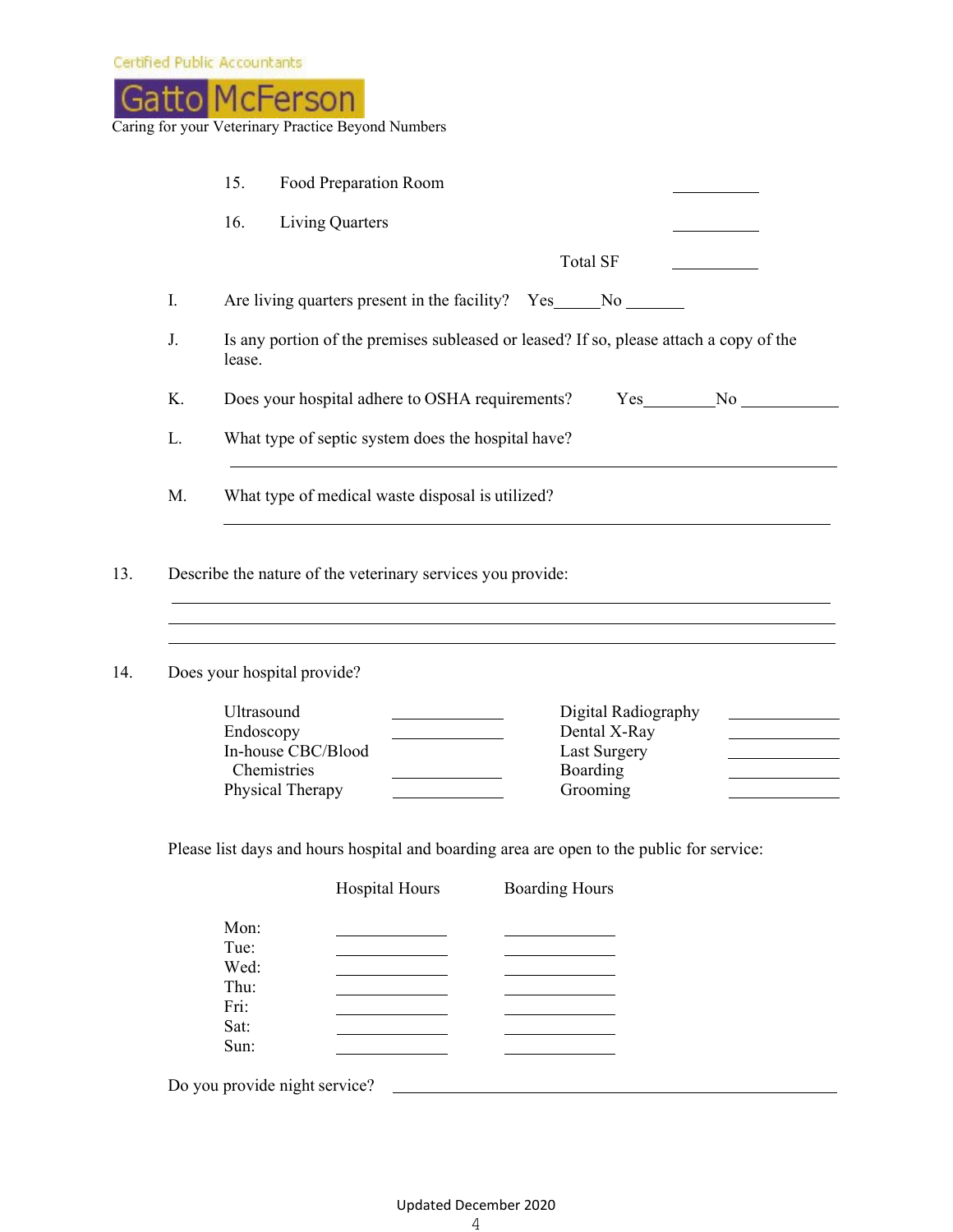

Caring for your Veterinary Practice Beyond Numbers

|           | Who takes your emergency calls?<br><u> 2001 - Jan James James James James James James James James James James James James James James James James J</u>                     |           |                                                                 |  |  |  |
|-----------|-----------------------------------------------------------------------------------------------------------------------------------------------------------------------------|-----------|-----------------------------------------------------------------|--|--|--|
|           | ,我们也不能在这里的时候,我们也不能在这里的时候,我们也不能会在这里的时候,我们也不能会在这里的时候,我们也不能会在这里的时候,我们也不能会在这里的时候,我们也<br>Do you make house calls?<br><u> 1989 - Johann Stoff, amerikansk politiker (d. 1989)</u> |           |                                                                 |  |  |  |
|           | Date of last fee increase?<br><u> Solution</u>                                                                                                                              |           |                                                                 |  |  |  |
| A.        | Approximate number of active (Two Years) patients _______________________________                                                                                           |           |                                                                 |  |  |  |
| <b>B.</b> |                                                                                                                                                                             |           |                                                                 |  |  |  |
|           |                                                                                                                                                                             |           |                                                                 |  |  |  |
|           |                                                                                                                                                                             |           | $\begin{array}{c c} \n3. & \phantom{2} \phantom{2} \end{array}$ |  |  |  |
|           | C.<br>Number of new patients per year - this year:                                                                                                                          |           |                                                                 |  |  |  |
|           |                                                                                                                                                                             |           |                                                                 |  |  |  |
| Staff:    |                                                                                                                                                                             | Full Time | Part Time                                                       |  |  |  |
|           | Number of Employees                                                                                                                                                         |           |                                                                 |  |  |  |
|           | Veterinarian - Owners                                                                                                                                                       |           |                                                                 |  |  |  |
|           | Veterinarian - Associates                                                                                                                                                   |           |                                                                 |  |  |  |
|           | Veterinarian - Relief                                                                                                                                                       |           |                                                                 |  |  |  |
|           | <b>Animal Health Technicians</b>                                                                                                                                            |           |                                                                 |  |  |  |
|           | <b>Medical Assistant</b>                                                                                                                                                    |           |                                                                 |  |  |  |
|           | Receptionists                                                                                                                                                               |           |                                                                 |  |  |  |
|           | <b>Kennel Assistants</b>                                                                                                                                                    |           |                                                                 |  |  |  |
|           | Groomers<br>Maintenance                                                                                                                                                     |           |                                                                 |  |  |  |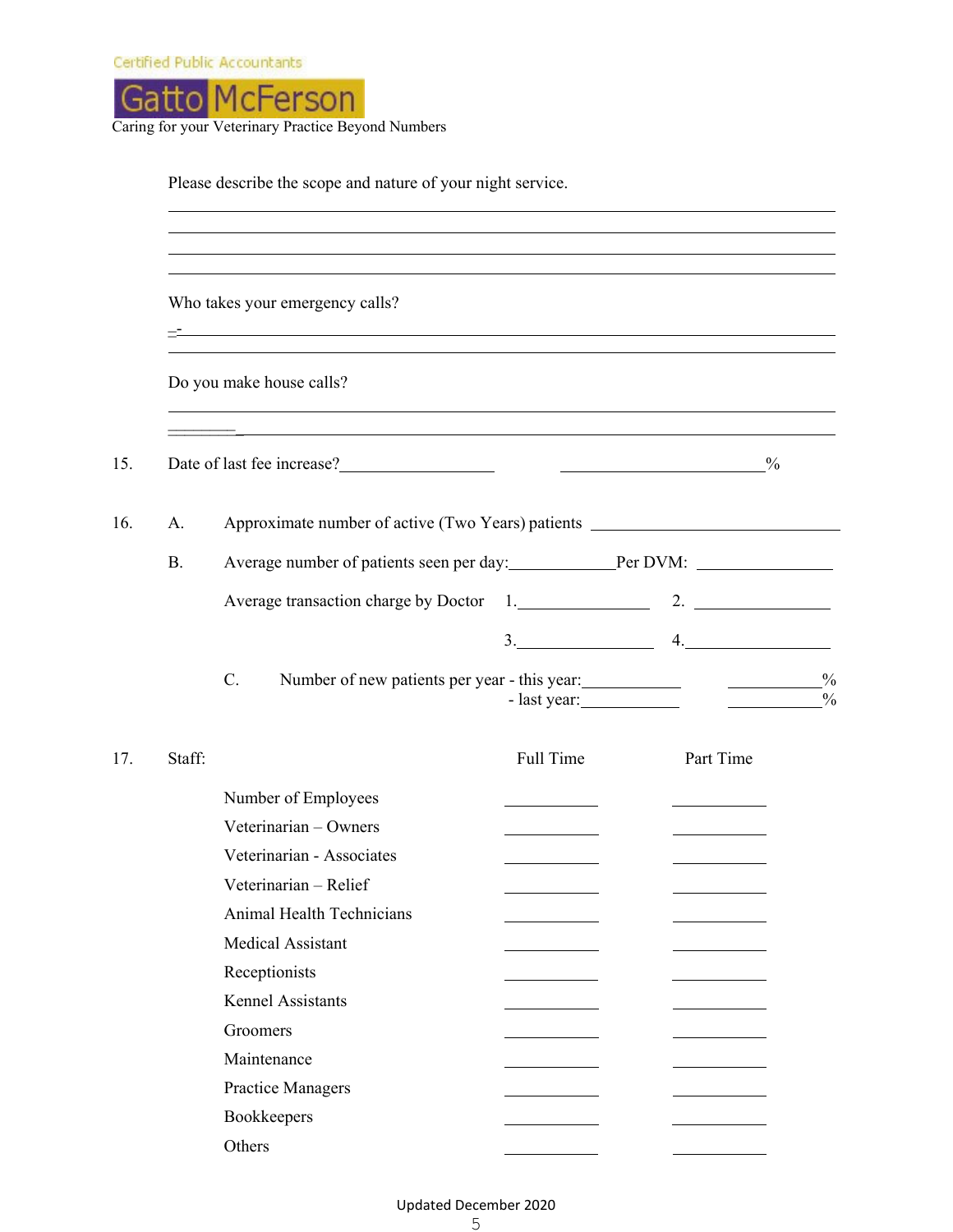

18. Please describe your advertising program:

Please attach copies of all marketing and advertising materials used including your hospital brochure and your yellow pages ad.

<u> 1989 - Johann Stoff, deutscher Stoffen und der Stoffen und der Stoffen und der Stoffen und der Stoffen und der</u> 

#### 19. Marketing and Advertising

Do you utilize the following marketing methods?

| Direct Mail           | Yes                                             | No         |
|-----------------------|-------------------------------------------------|------------|
| <b>Client Surveys</b> | Yes                                             | No r       |
| Focus Groups          |                                                 | No no      |
| Thank You Letters     | $Yes$ <sub>___________</sub>                    | No results |
| Referrals Programs    | Yes                                             | No -       |
| $Coupons - Flyers$    |                                                 | No.        |
| Holiday Specials      | $Yes \_\_$                                      | No         |
|                       |                                                 |            |
|                       | Please indicate your annual advertising budget: |            |

20. Please list approximate number of hours spent by each principal in each category:

|      | Dr.                   |                     | Dr.                   |                     | Dr.                   |                     | Dr.                   |                     |
|------|-----------------------|---------------------|-----------------------|---------------------|-----------------------|---------------------|-----------------------|---------------------|
|      | Receiving<br>Patients | Treating<br>Surgery | Receiving<br>Patients | Treating<br>Surgery | Receiving<br>Patients | Treating<br>Surgery | Receiving<br>Patients | Treating<br>Surgery |
| Mon. |                       |                     |                       |                     |                       |                     |                       |                     |
| Tue. |                       |                     |                       |                     |                       |                     |                       |                     |
| Wed. |                       |                     |                       |                     |                       |                     |                       |                     |
| Thu. |                       |                     |                       |                     |                       |                     |                       |                     |
| Fri. |                       |                     |                       |                     |                       |                     |                       |                     |
| Sat. |                       |                     |                       |                     |                       |                     |                       |                     |
| Sun. |                       |                     |                       |                     |                       |                     |                       |                     |
|      |                       |                     |                       |                     |                       |                     |                       |                     |

Length of standard appointment: 15 min 20. Other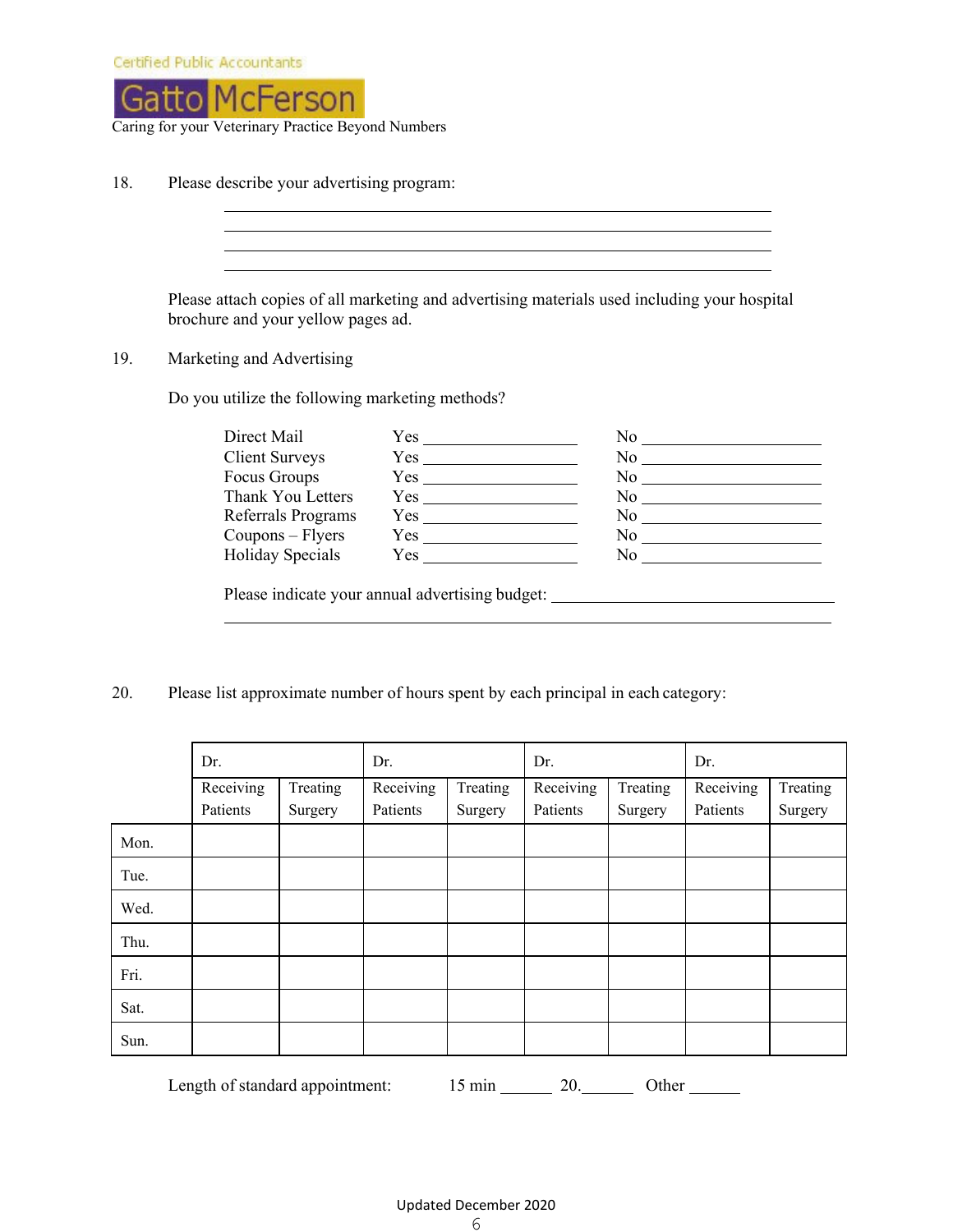

Caring for your Veterinary Practice Beyond Numbers

| 21. | Was this practice started by the owner? Yes No No                                                                                                                                                                                                                                                                     |
|-----|-----------------------------------------------------------------------------------------------------------------------------------------------------------------------------------------------------------------------------------------------------------------------------------------------------------------------|
|     | When? $\frac{1}{2}$ $\frac{1}{2}$ $\frac{1}{2}$ $\frac{1}{2}$ $\frac{1}{2}$ $\frac{1}{2}$ $\frac{1}{2}$ $\frac{1}{2}$ $\frac{1}{2}$ $\frac{1}{2}$ $\frac{1}{2}$ $\frac{1}{2}$ $\frac{1}{2}$ $\frac{1}{2}$ $\frac{1}{2}$ $\frac{1}{2}$ $\frac{1}{2}$ $\frac{1}{2}$ $\frac{1}{2}$ $\frac{1}{2}$ $\frac{1}{2}$ $\frac{1$ |
| 22. | Has any portion of the practice been previously acquired from another veterinary or veterinary<br>group? Yes $\qquad \qquad$ No $\qquad$                                                                                                                                                                              |
|     | If so, please provide an outline as to the transactions $(s)$ and attach all relevant<br>contracts/agreements and closing statements and any financial information reviewed in<br>conjunction with the transaction(s).                                                                                                |
| 23. | Has any portion of the practice been sold or transferred in the past to another veterinary or<br>veterinary group? Yes No No                                                                                                                                                                                          |
|     | If so, provide an outline as to the transactions(s) and attach all relevant<br>contracts/agreements and closing statements.                                                                                                                                                                                           |
| 24. | Is the current practice the culmination of a merger with any other veterinary practice or<br>$No \_\_$                                                                                                                                                                                                                |
|     | If so, provide an outline as to the transaction(s) and attach all relevant<br>contracts/agreements and closing statements and any financial information reviewed in<br>conjunction with the transactions(s).                                                                                                          |
| 25. | Have any veterinarians been added to the practice as a shareholder and/or partner?<br>$Yes$ No $No$                                                                                                                                                                                                                   |
|     | If so, provide an outline as to the transactions(s) and attach all relevant<br>contracts/agreements and closing statements and any financial information pertaining to<br>said individuals agreements as to partner or shareholder status.                                                                            |
| 26. | Have any veterinarians with the status of partner and/or shareholder retired or terminated their<br>association with the practice? If so, provide an outline as to the transaction(s) and attach all<br>relevant contracts/agreements and financial information pertaining to this event.                             |
| 27. | Is the practice in compliance with all applicable OSHA regulations including current and ongoing                                                                                                                                                                                                                      |
|     | staff education, maintenance of MSDS manuals, emergency procedure protocols and all other<br>laws and regulations during the period described above as the current date?                                                                                                                                              |
|     | $Yes$ No $N$                                                                                                                                                                                                                                                                                                          |
| 28. | Is the practice in compliance with all applicable federal, state, and local medical<br>waste<br>disposition and EPA requirements during the period described above as the current date?                                                                                                                               |
|     | $Yes$ No $\_\_$                                                                                                                                                                                                                                                                                                       |
| 29. | Is the practice in compliance with all federal, state, and local tax laws and has filed all applicable 1                                                                                                                                                                                                              |
|     | Yes No                                                                                                                                                                                                                                                                                                                |
| 30. | Does the practice have any kind of retirement or profit sharing plan? Yes_<br>No.                                                                                                                                                                                                                                     |

federal, state, an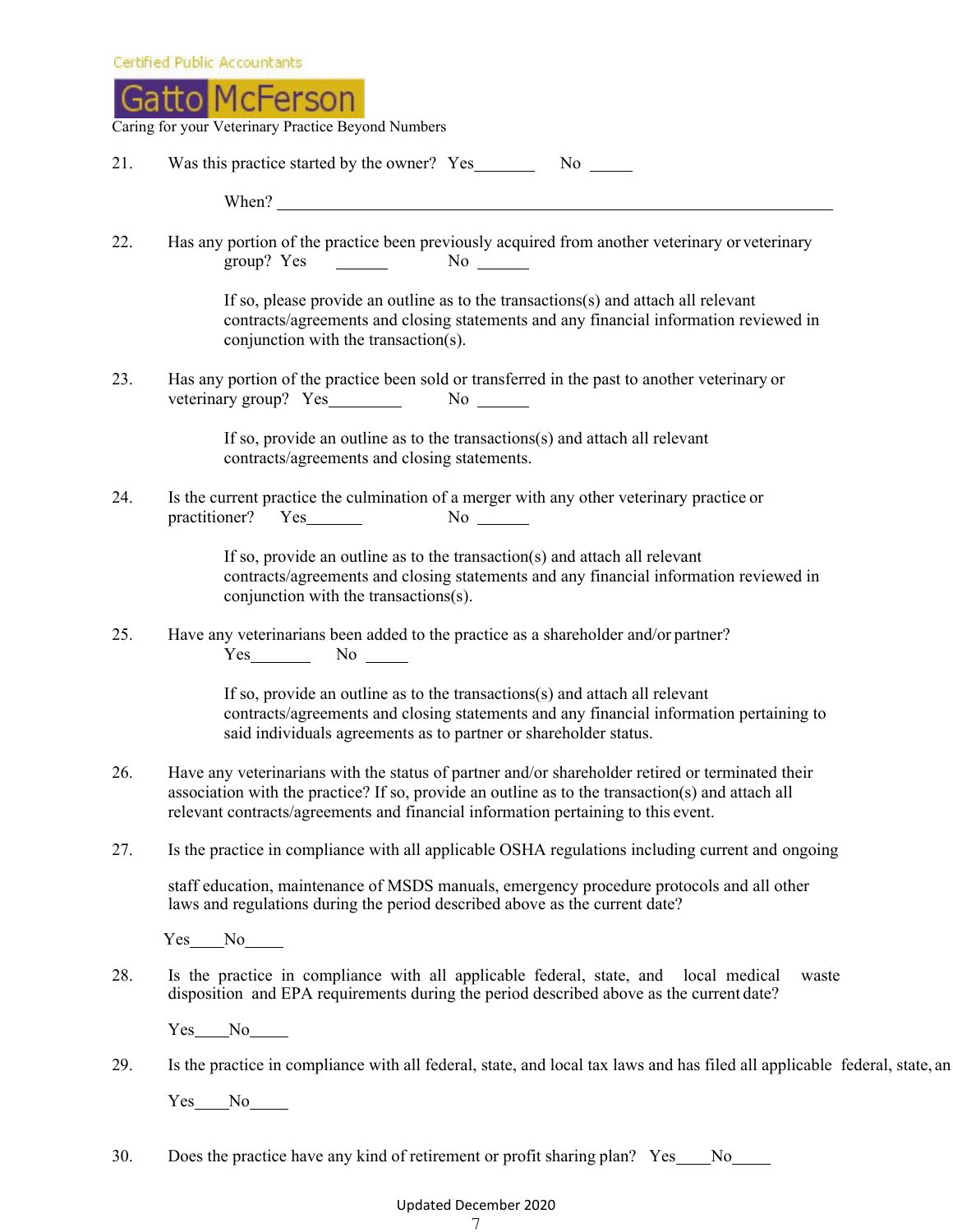| Certified Public Accountants |  |  |  |
|------------------------------|--|--|--|
|                              |  |  |  |
|                              |  |  |  |



If yes: Please describe i.e. (401K with 4% matching)

| 31.      | retirement or<br>current date?                                                                                                                                                                                                                                                                                     | Is the practice in compliance with all IRS and other federal, state, or local laws regarding<br>profit sharing plans and has filed all applicable plan returns and has updated all plan documents to<br>conform to the most current IRS or other regulations during the period described above and as the |              |                  |
|----------|--------------------------------------------------------------------------------------------------------------------------------------------------------------------------------------------------------------------------------------------------------------------------------------------------------------------|-----------------------------------------------------------------------------------------------------------------------------------------------------------------------------------------------------------------------------------------------------------------------------------------------------------|--------------|------------------|
|          | <b>Yes</b><br>$No$ <sub>____</sub>                                                                                                                                                                                                                                                                                 |                                                                                                                                                                                                                                                                                                           |              |                  |
| 32.      | Please describe any change, happening or event that would affect the transfer of goodwill<br>to a buyer. Examples would include significant changes in the demographics of the area, increased<br>or decreased competition, entry of specialists into the practice, establishment of satellite facilities,<br>etc? |                                                                                                                                                                                                                                                                                                           |              |                  |
|          |                                                                                                                                                                                                                                                                                                                    |                                                                                                                                                                                                                                                                                                           |              |                  |
| 33.      | Is there any litigation, including pending or threatened lawsuits or State Board actions?                                                                                                                                                                                                                          |                                                                                                                                                                                                                                                                                                           |              |                  |
|          | Yes No                                                                                                                                                                                                                                                                                                             |                                                                                                                                                                                                                                                                                                           |              |                  |
| 34.      | Please describe all liabilities which are likely to transfer at the time of a sale- to whom the<br>debt is owed, and what is its purpose, amount, interest rate, original term, term remaining, and<br>monthly payment?                                                                                            |                                                                                                                                                                                                                                                                                                           |              |                  |
|          |                                                                                                                                                                                                                                                                                                                    |                                                                                                                                                                                                                                                                                                           |              |                  |
| 35.      | Please list your firm's closest competition:                                                                                                                                                                                                                                                                       |                                                                                                                                                                                                                                                                                                           |              |                  |
| 1.       | Name                                                                                                                                                                                                                                                                                                               | <b>Address</b>                                                                                                                                                                                                                                                                                            | # of Doctors | Distance<br>Away |
| 2.<br>3. |                                                                                                                                                                                                                                                                                                                    |                                                                                                                                                                                                                                                                                                           |              |                  |
| 4.<br>5. |                                                                                                                                                                                                                                                                                                                    |                                                                                                                                                                                                                                                                                                           |              |                  |

Copyright © Gatto McFerson, CPAs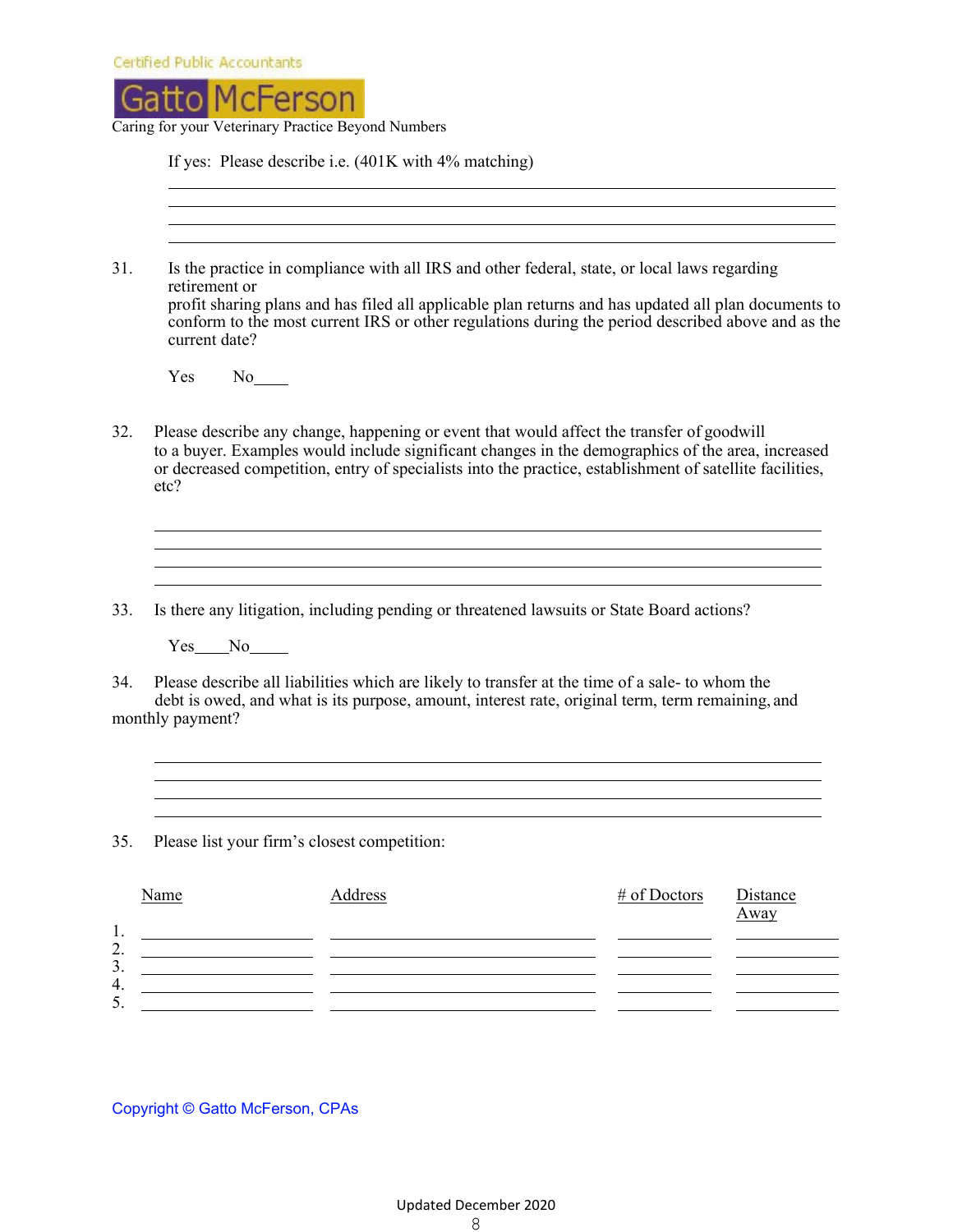

## **Summary of Documents Needed for Practice Appraisals**

The following summarizes information needed to complete a thorough valuation of a veterinary practice. If electronic versions of the information exist, please include those in addition to or in place of written versions.

## **A. GENERAL BUSINESS & LEGAL INFORMATION**

- 1. Written summary including the following:
	- Background of the owner(s) of the practice, including veterinary education, number of years in private practice, other degrees or credentials, etc.
	- Chronological history of the practice including key dates or events in the practice's history.
	- Chronological history of the practice facility; including major remodeling projects or additions.
	- Overview of the community and local economy in which the practice exists.
	- Organizational chart or description of the various job categories in the practice and which staff members report to others.
- 2. If not a sole proprietorship, a copy of stockholder or partnership agreements.
- 3. Copies of any buy-sell agreements or shareholder's agreements and /or written offers to purchase or sell company stock.
- 4. Copies of contracts for employed veterinarians and other key personnel, including non-competition agreements.
- 5. Copies of employee non-compete agreements, if separate from employment contracts. If different versions exist, a copy of each version should be included.

# **B. FINANCIAL / TAX INFORMATION**

- 1. Depending on the entity structure of your business: Form 1040-Schedule C (sole proprietorship), Form 1065 (partnership), Form 1120 (C corporation) or Form 1120S (S corporation) tax returns for the past 3 years, including depreciation and other supporting schedules.
- 2. Year-end profit and loss statements and balance sheets for the past 3 years.
- 3. Year-to-date profit and loss statement(s) and balance sheet(s) for the period since the last tax return.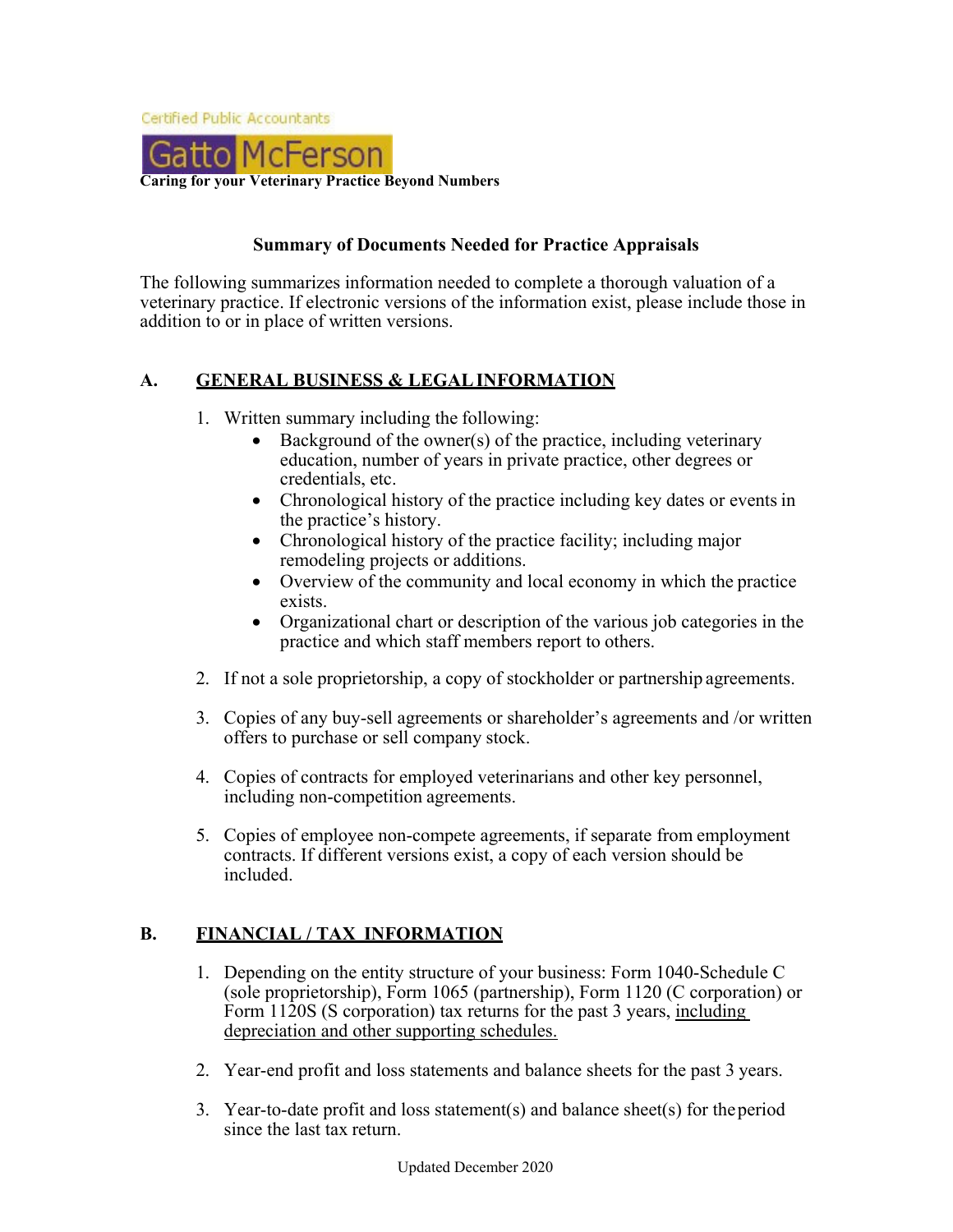

#### **Caring for your Veterinary Practice Beyond Numbers**

- 4. An aged accounts receivable report. Please indicate the amount you expect to be uncollectible—this can be done as a percentage of the total, a dollar amount, or by highlighting individual accounts.
- 5. Details on all existing loans and leases of the seller, whether a potential buyer would be assuming them or not. Details include original loan date, term, interest rate, and, if a lease, buy-out information.
- 6. A list and description of other businesses that the practice has an ownership interest in. Examples would include a local emergency clinic or pet cemetery.
- 7. Copies of any practice valuations or real estate valuations done within the past five years.
- 8. A scored copy of the enclosed "Specific Company Risk Factors" document.
- 9. Copies of W-2s and 1099s for the past two years. On 1099s, please indicate what this person was paid for (relief vet, gardener, etc.)
- 9. Current year payroll register, showing employee name, hourly wage or salary, date of hire, wages paid year-to-date, and position.
- 10. An estimation of what the seller thinks it would cost to hire a veterinarian to perform his or her veterinary services (as opposed to the time spent performing management duties). In most cases this is between \$60,000 and \$100,000 depending on how many hours are worked and how much income the seller generates.
- 11. An estimated cost value for the hospital inventory of drugs, supplies, and pet food (if applicable).

### **C. KEY PERFORMANCE INDICATORS**

- 1. Key performance indicator information by month for last three complete tax years and year-to-date for current year
	- Total revenue per month
	- Personal production for each doctor
	- ATC (total and by doctor)
	- $\bullet$  # trans (total and by doctor)
	- $\bullet$  # of new clients